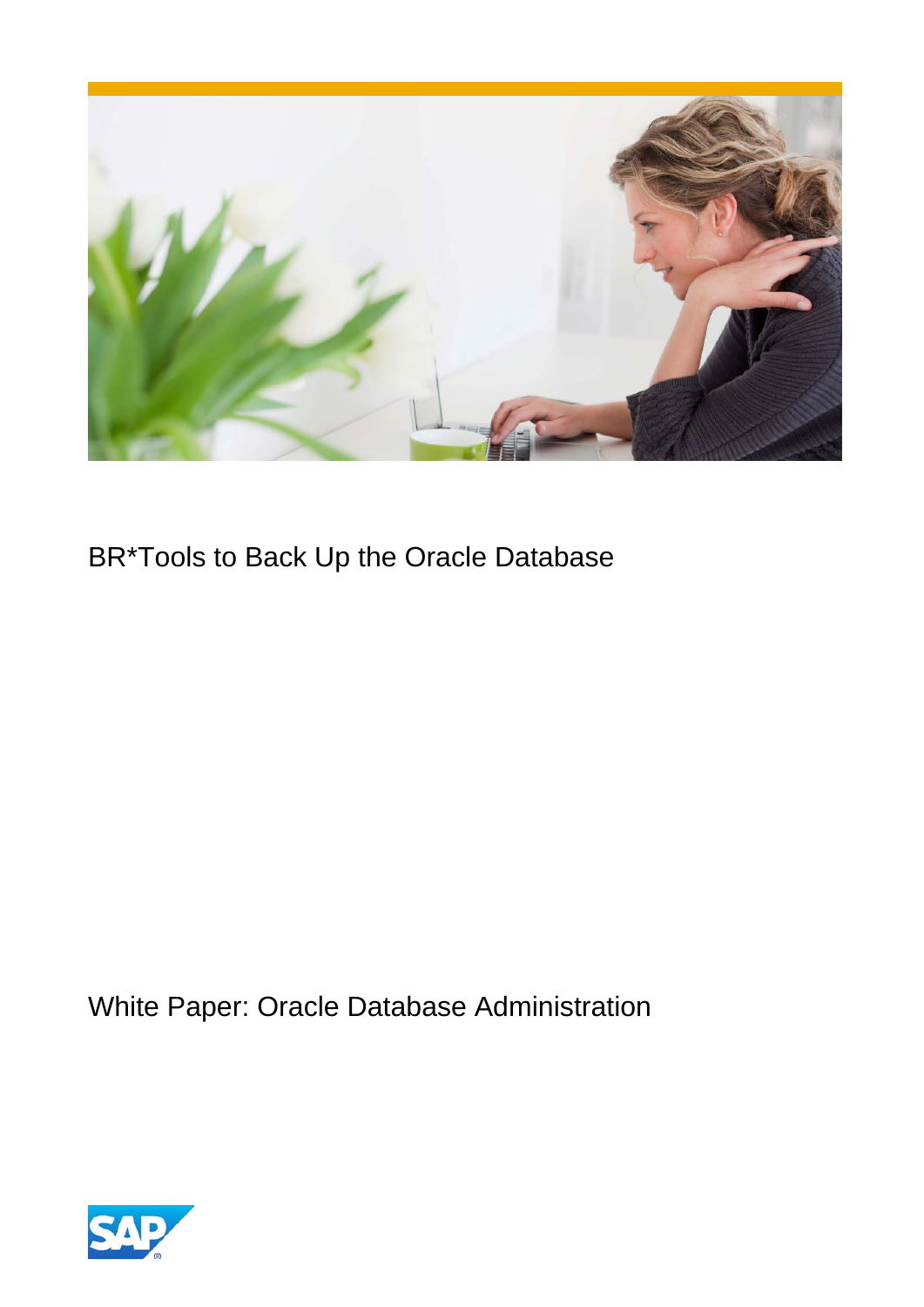# **TABLE OF CONTENTS**

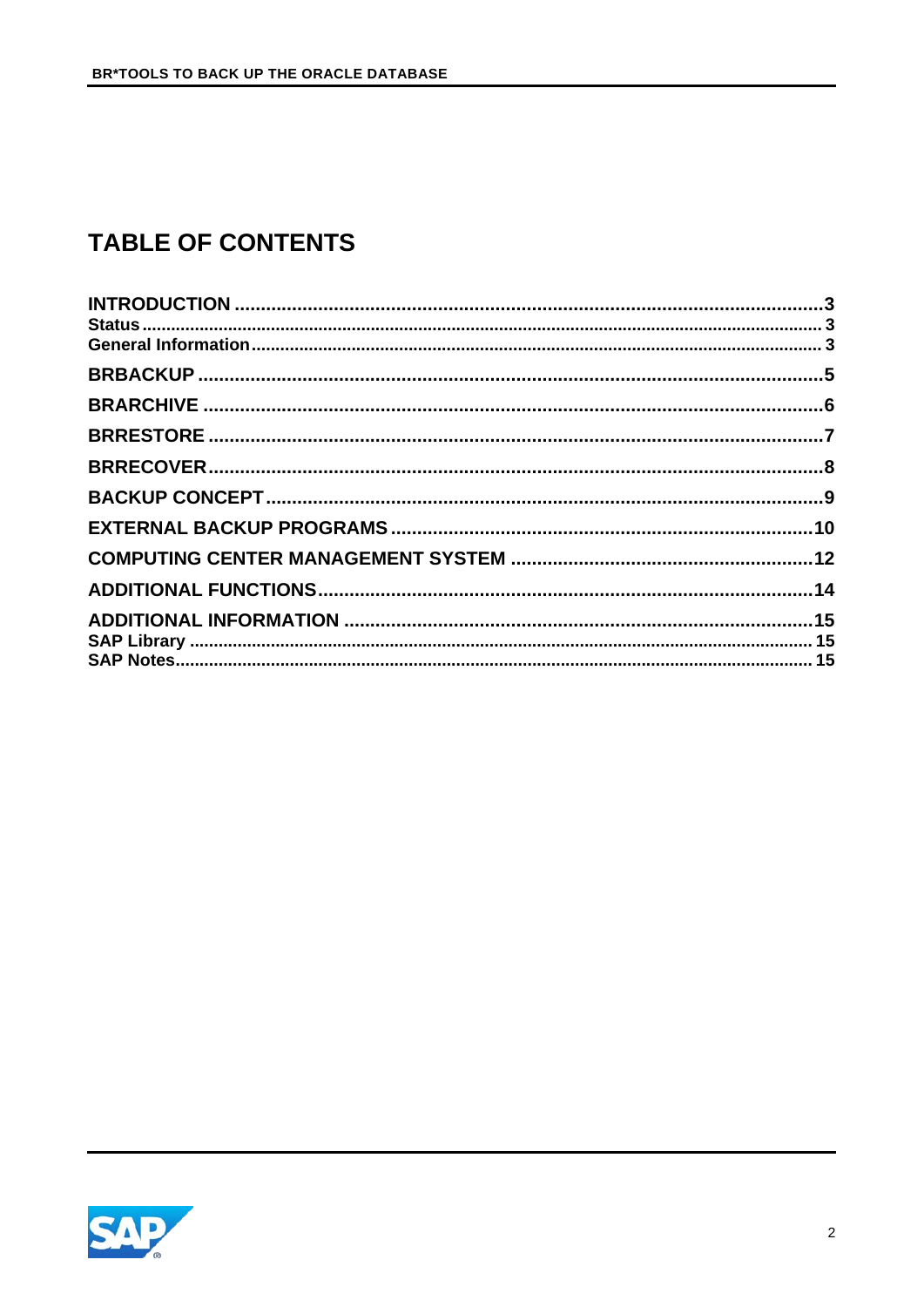# <span id="page-2-0"></span>**INTRODUCTION**

All the business application data of the three-tiered SAP client/server system is saved in a relational database. Therefore, it is essential to perform backups regularly using an appropriate backup strategy. You need to not only regularly back up data and other components of the relational database but also profiles and SAP programs that have been changed (for example, during an upgrade).

The basic backup programs (for example, "dd," "cpio," "tar") for UNIX operating systems are not optimal on their own for backing up a relational database because they do **not**:

- Deal with special problems that may be encountered during a database backup
- Provide tape management

Therefore, SAP offers its own backup programs and tools to help you easily perform complete backups of the SAP system, so ensuring smooth and trouble-free system operation.

#### <span id="page-2-1"></span>**Status**

The following SAP tools are available for backing up and managing Oracle database backups:

• BRBACKUP

Backup of data files, control files and online redo log files of the database

• BRARCHIVE

Backup of the offline redo log file

- BRRESTORE
	- Restore of data files, control files, online redo log files and offline redo log files
- BBRECOVER

Automatic restore/recovery, disaster recovery

#### <span id="page-2-2"></span>**General Information**

BRBACKUP and BRARCHIVE for backing up data are command-line programs, which you can easily schedule in the background. You can call online help when entering parameters. The messages of both programs are available in English and German.

The backups are based on the following programs:

- cpio, dd in a UNIX environment (cp or dd for a disk backup). See figure "SAP Oracle Database Backup Using cpio or dd" [page [4\]](#page-3-0) below.
- MKS-cpio, MKS-dd for Windows deprecated for BRTOOLS native tape copy routines ("copy" or MKS-dd for a disk backup)
- External backup programs that can be accessed using the BACKINT interface program. See graphic "SAP – Oracle Database Backup Using an External Backup Program" [page [10\]](#page-9-1) below.
- Oracle Recovery Manager (RMAN) on both UNIX and Windows platforms. For more information, see the documentation BR\*Tools with Oracle Recovery Manager at:

[www.sdn.sap.com/irj/sdn/ora](http://www.sdn.sap.com/irj/sdn/ora) → *SAP on Oracle Knowledge Center* → *Key Topics* → *Backup and Recovery*

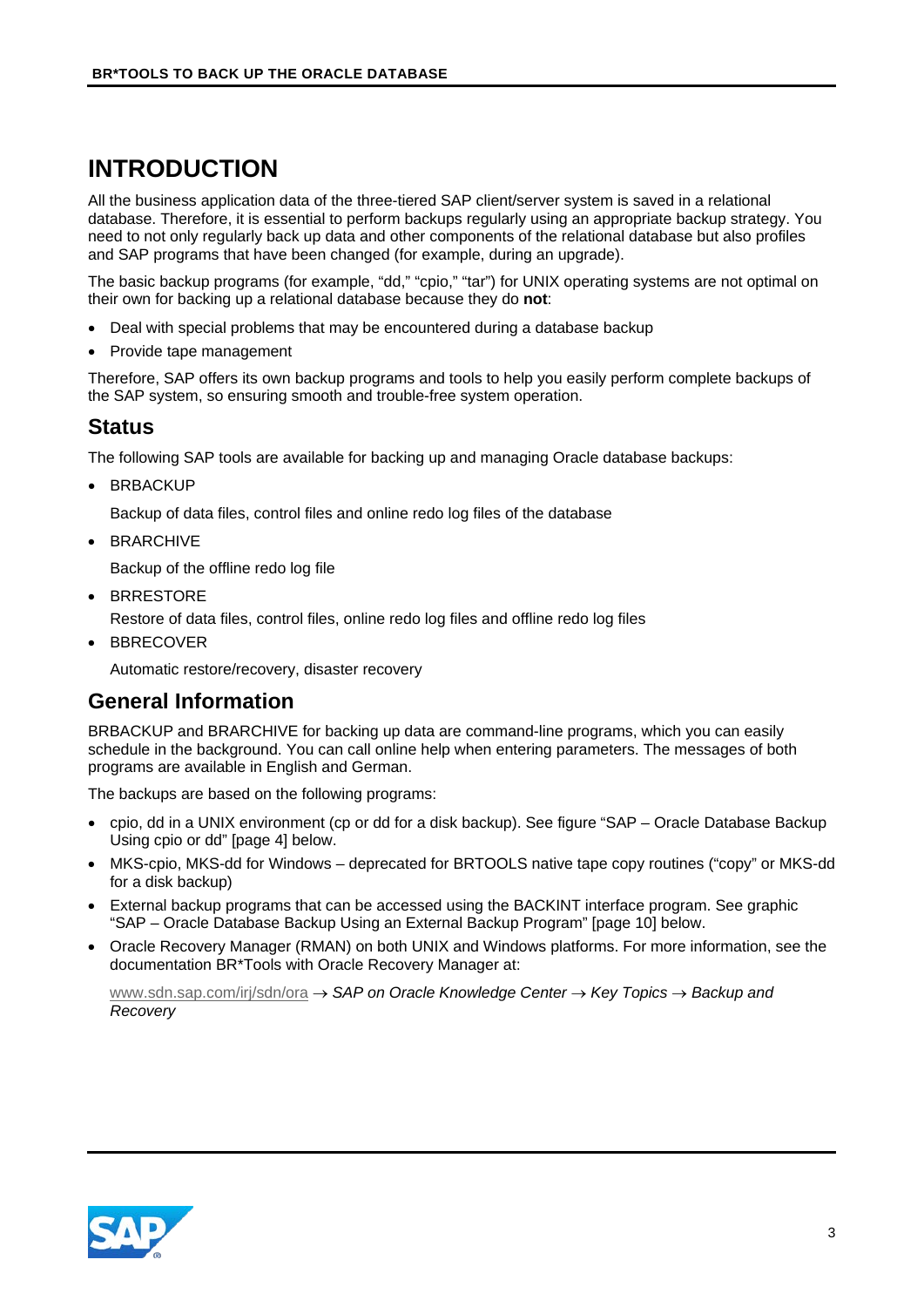<span id="page-3-0"></span>



All actions are logged in the file system and corresponding database tables. Backup logs and profiles are always included in backups performed by BRBACKUP and BRARCHIVE.

BRBACKUP and BRARCHIVE allow extensive volume management. To use the functions provided, the volumes need to be initialized with BRBACKUP and BRARCHIVE to ensure that they include an SAPspecific label. Volumes that have not been released for use cannot be overwritten, if the retention period has not expired.

You can use query mode to find the names and number of volumes required for BRBACKUP and BRARCHIVE or BRRESTORE, without starting a backup or restore.

BR\*Tools provide a complete and detailed verification to be performed when the backup is completed.

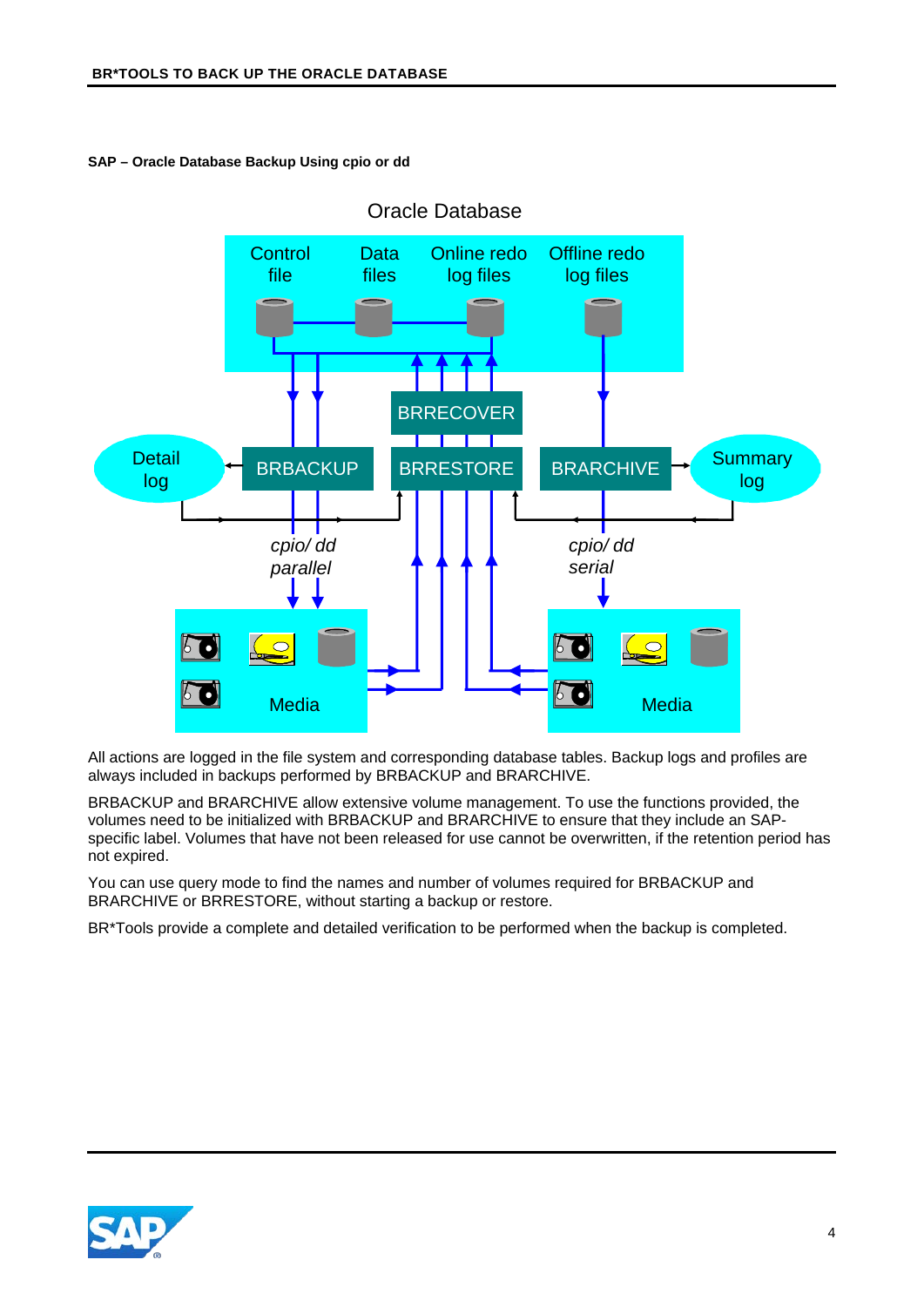#### <span id="page-4-0"></span>**BRBACKUP**

The BRBACKUP tool allows an online or offline backup of the control file, of data files in individual or all tablespaces and, if necessary, of the online redo log files, as shown in the graphic "SAP – Oracle Database Backup Using cpio or dd" [page [4\]](#page-3-0) above. BRBACKUP also saves the profiles and logs relevant for the backup.

In addition to the actual backup, BRBACKUP also:

- Changes the state of the database automatically, depending on the type of backup wanted (that is, online or offline)
- Checks the status of files
- Optimizes the data distribution on the backup media. The algorithm for distribution is specially adapted to the requirements of a database backup, that is, to backing up a small number of large files. The distribution of data depends on whether you carry out a serial or parallel backup
- Performs software compression, if the option is selected
- Saves to hardware compressing tape stations, taking previously determined compression rates into account

The BRCONNECT program makes sure that the database status required for the online or offline backup remains unchanged during the backup. The saving rates largely depend on the number of tape stations in use and the CPU load (particularly when software compression is used).

You can also back up any files or directories you want. However, the backup of a directory is restricted to the files it contains. This enables backups of all SAP objects that do not belong to the database (for example, programs, SAP start profiles, selected logs, and so on).

You can also perform database backups on several disks or remotely connected tape stations. BRBACKUP also supports Oracle databases on raw devices and, Oracle Real Application Cluster (RAC), and Oracle Automatic Storage Management (ASM), including Oracle database appliances like Oracle Exadata Database Machine configurations.

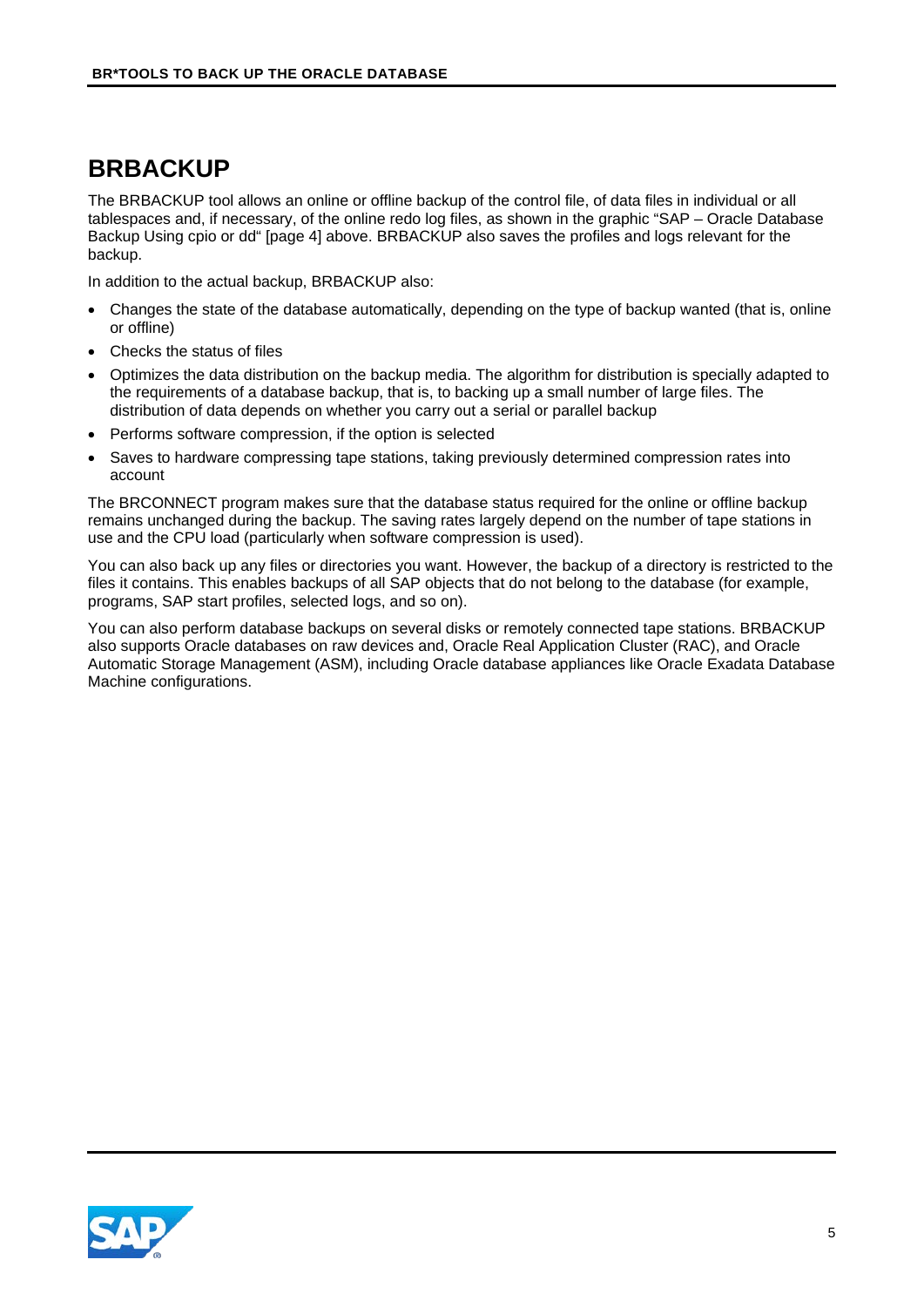#### <span id="page-5-0"></span>**BRARCHIVE**

You can use the BRARCHIVE tool to back up the offline redo log files, that is, the online redo log files saved to the archiving directory by Oracle. For more information, see the graphic "SAP – Oracle Database Backup Using cpio or dd" [page [4\]](#page-3-0) above. BRARCHIVE also saves all the logs and profiles of the backup process.

Reasons for backing up offline redo log files include the following:

- In the event of a failure, a consistent database status can only be recovered, if all relevant redo log files are available.
- The database system of a production SAP System has to be operated in the ARCHIVELOG mode to prevent overwriting of unsaved online redo log files. To protect the archive directory against overflowing, it has to be emptied regularly.
- An online backup of data files is useless if the related redo log files are missing. Therefore, you must back up the offline redo log files generated during the online database backup immediately after running BRBACKUP.

For security reasons, BRARCHIVE offers duplicate backup of offline redo log files (redundant serial or parallel backup is possible). On the basis of the logs, BRARCHIVE can make sure that redo log files are not deleted before they have been backed up and that the same files are saved once or twice.

BRARCHIVE allows the database administrator to continually back up offline redo log files. This means that the archiving directory, where Oracle places the offline redo log files, can be kept free by continually saving and then deleting saved redo log files.

You can save offline redo log files on local or remote tape or on local or remote disk. Backup on disk is used particularly in the standby database environment.

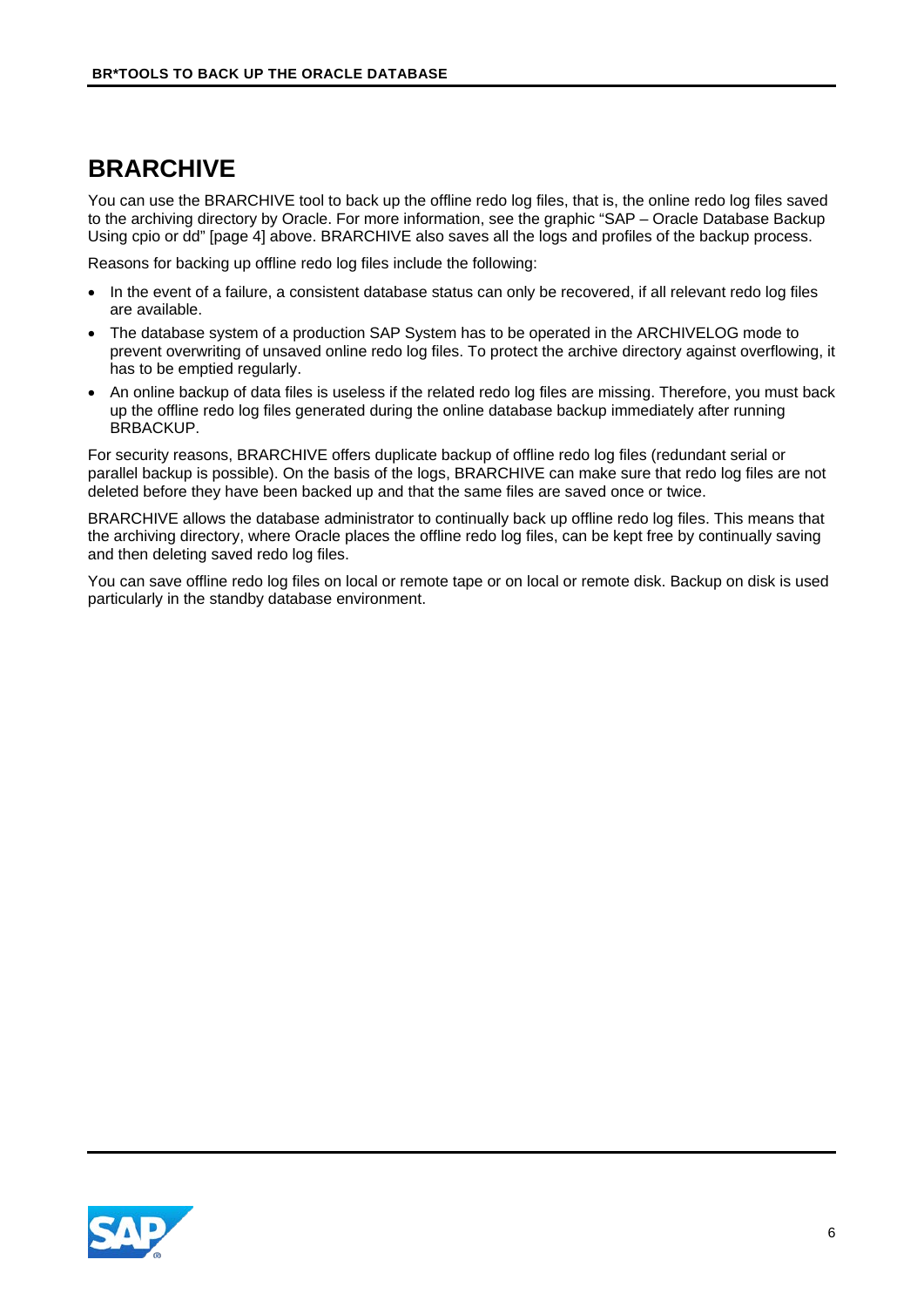## <span id="page-6-0"></span>**BRRESTORE**

You can use the BRRESTORE tool to restore files of the following type:

- Database data files, control files and online redo log files saved with BRBACKUP
- Offline redo log files saved with BRARCHIVE
- Non-database files saved with BRBACKUP

You can specify files, tablespaces, complete backups, log sequence numbers of redo log files, or the position of a file on tape. The BRRESTORE program automatically determines the corresponding backup tape and the position of the files needed on the tape. BRRESTORE checks whether the required free disk space is available to allow the files to be restored.

If you perform an automatic recovery with BRRECOVER, BRRESTORE is called internally to restore the files from the backup.

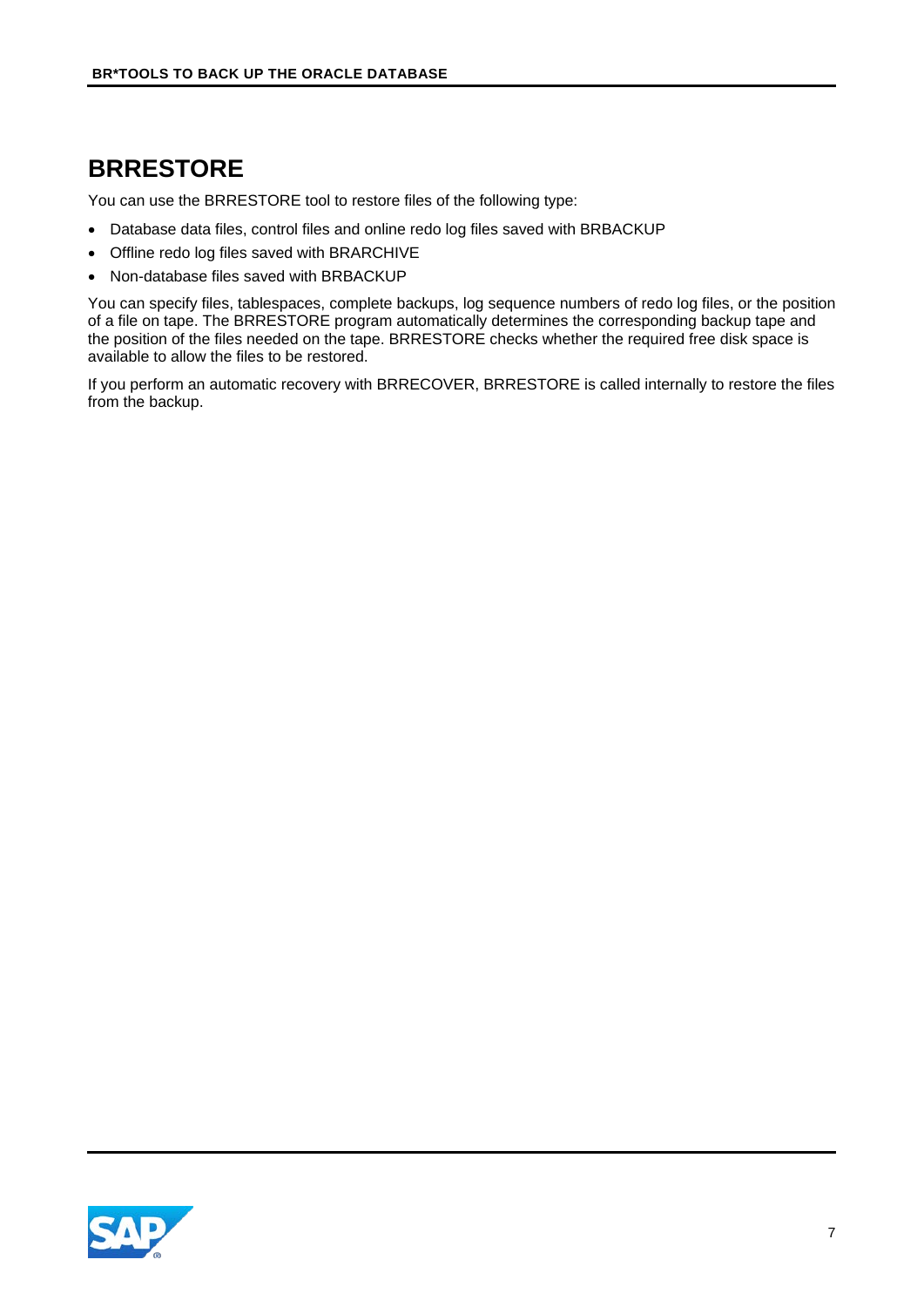#### <span id="page-7-0"></span>**BRRECOVER**

You can use the BRRECOVER tool to help recover your database with the following functions:

- Complete database recovery
- Database point-in-time (PIT) recovery
- Tablespace point-in-time (PIT) recovery
- Whole database reset
- Restore of individual backup files
- Restore and application of offline redo log files
- Disaster recovery

BRRECOVER recovers transactions lost since the database backup, using backups of the offline redo log files to roll forward the lost transactions. BRRECOVER supports database recovery after:

- Media errors, such as a disk crash or accidental deletion of database files
- User errors such as software problems or when a user accidentally drops a table
- Disaster, when the entire database is lost, including backup profiles and logs

After recovery, BRRECOVER automatically rebuilds NOLOGGING indexes that were created during or after the backups used. For more information, see [SAP Note 849485.](http://service.sap.com/sap/support/notes/849485)

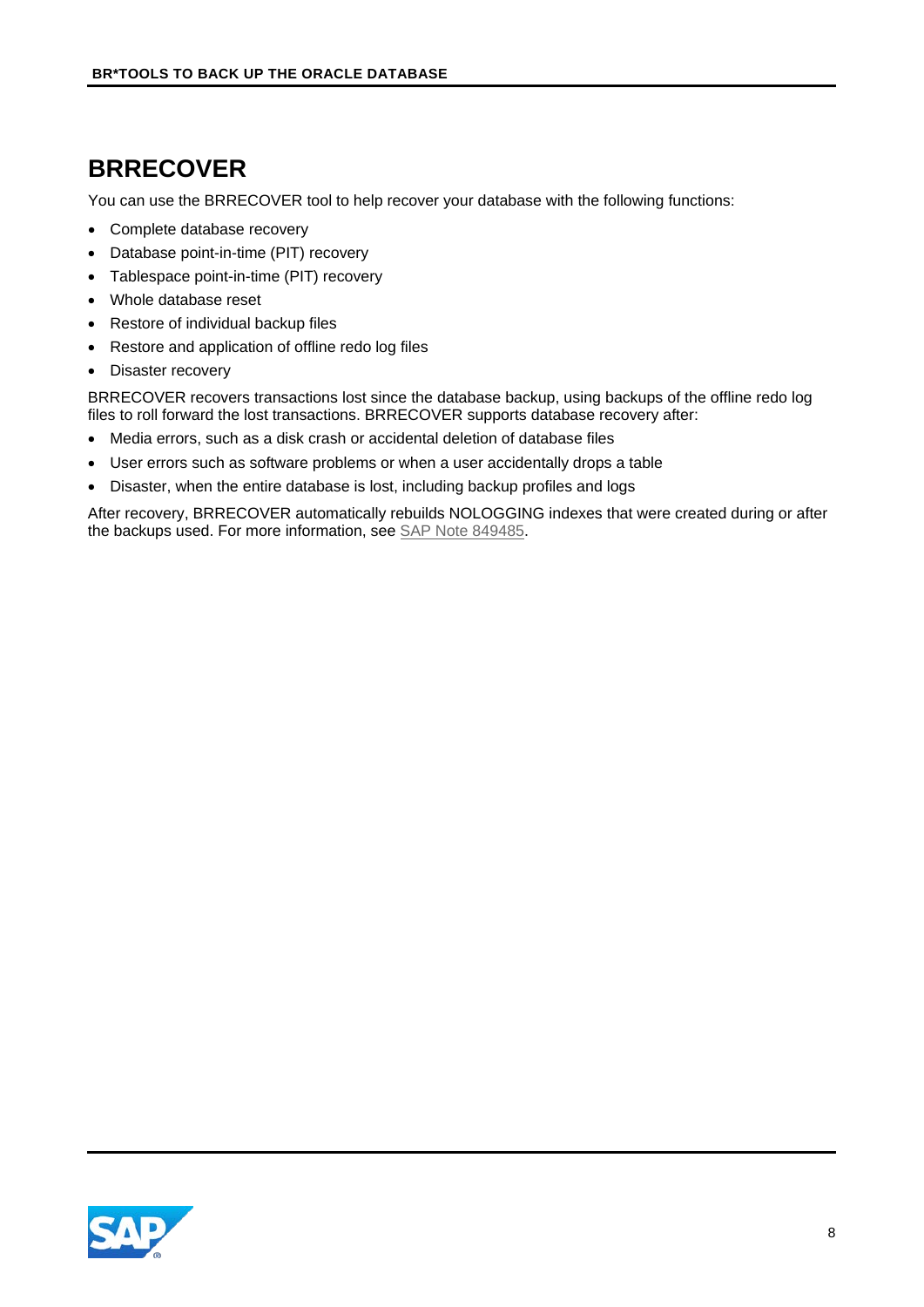# <span id="page-8-0"></span>**BACKUP CONCEPT**

Your chosen backup concept depends basically on data volumes, available hardware and tolerated downtimes in the event of an offline backup or a recovery. A reliable backup concept is essential to deal with situations such as:

- Database failure due to faulty disk
- Database failure due to handling errors
- Resetting the database to a previous status
- Disaster recovery

A possible backup strategy for the Oracle database of a productive SAP System is for example:

- Complete database backup (offline) every weekend with backup verification
- Complete database backup (online) daily (on working days)
- Daily double backup of offline redo log files after an offline backup or directly after an online backup
- Possibly an additional logical backup (using Oracle export) of the most important tables

The amount of data involved varies. It ranges from about 50 GB with little redo information to about 500 GB or more, with 10 GB redo information per day, when a production system is using OLTP processing.

Capacity planning for the future might estimate values of up to several TB data in a database, depending on the application. The backup procedure for such large amounts of data has to consider tolerated downtimes and incorporate technical strategies to ensure high availability and prevent failures. For example, you can achieve this by using an Oracle Real Application Cluster (RAC) configuration, disk mirroring with a RAID system, or having a standby database system.

Measures taken to prevent hardware failure do not help if a logical error occurs. For this reason, restoring with BRRESTORE and recovering data with BRRECOVER is just as important as the data backup with BRBACKUP and BRARCHIVE. For more information, see ["Additional Information"](#page-14-0) [page [15\]](#page-14-0).



We recommend that you verify backups, ideally once a week, and at least once in each tape management cycle.

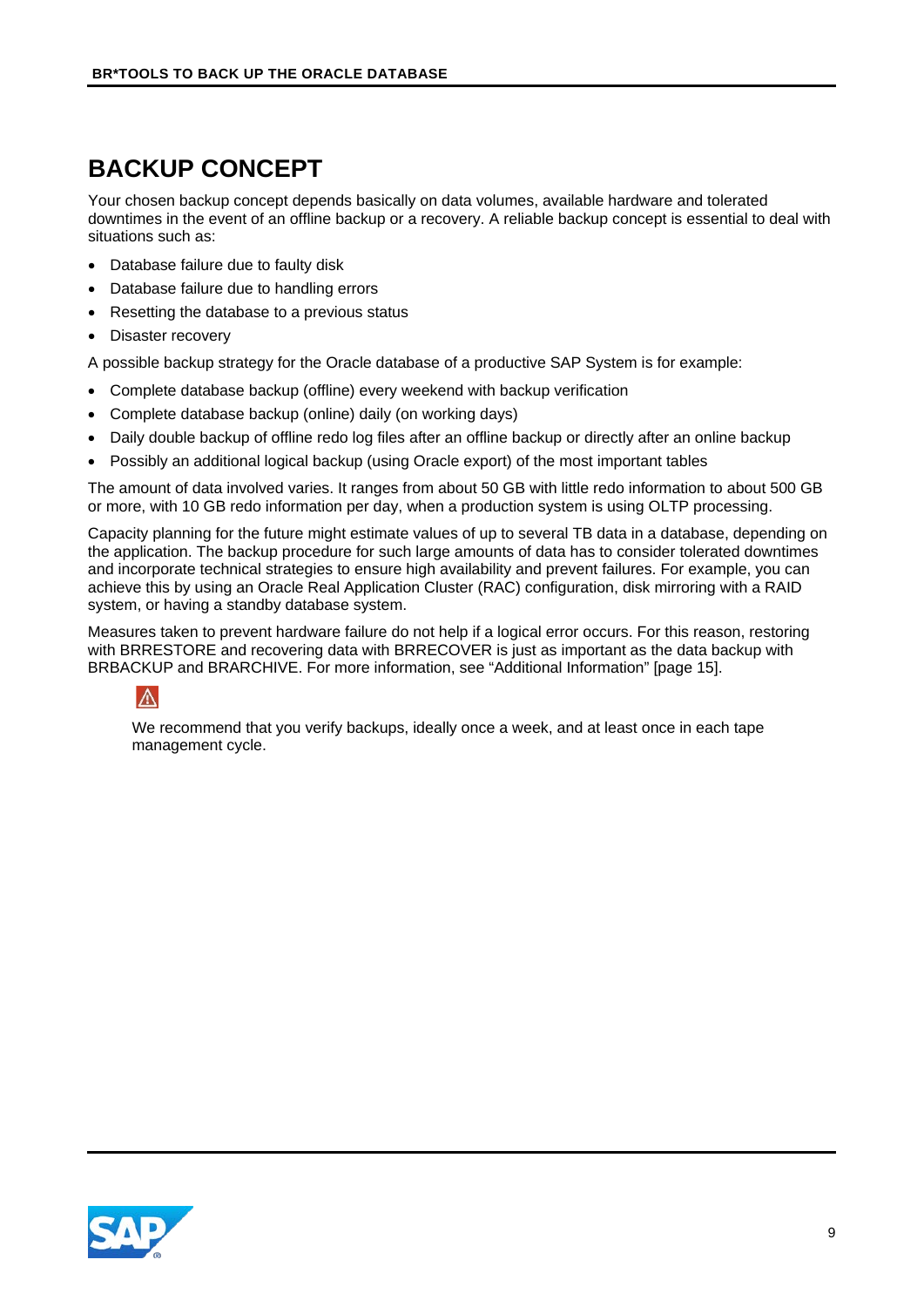# <span id="page-9-0"></span>**EXTERNAL BACKUP PROGRAMS**

All SAP backup programs can call the interface program BACKINT that enables them to communicate with an external backup program, as shown in the graphic below.

<span id="page-9-1"></span>**SAP – Oracle Database Backup Using an External Backup Program**



BACKINT is generally implemented and sold by the vendor of the external backup program. SAP assumes responsibility for defining BACKINT and guarantees the functions related to BRBACKUP, BRARCHIVE, BRRESTORE, and BRRECOVER.

SAP has defined a BACKINT certification for external backup tools to ensure optimal functions in combination with BACKINT.

Most of the external backup programs support well-known UNIX operating systems as well as Windows on the client side.

We strongly recommend using the BACKINT solution only with certified external backup tools. The advantages of this solution are:

- A uniform backup strategy for the database and the file system
- Client/server backup configuration allows use of one backup server
- Support of various backup media such as tape robots

The BACKINT interface provides granular (that is, dynamic) switching for the tablespace status (BEGIN- /END-BACKUP) during backup. This drastically reduces the volume of redo log information.

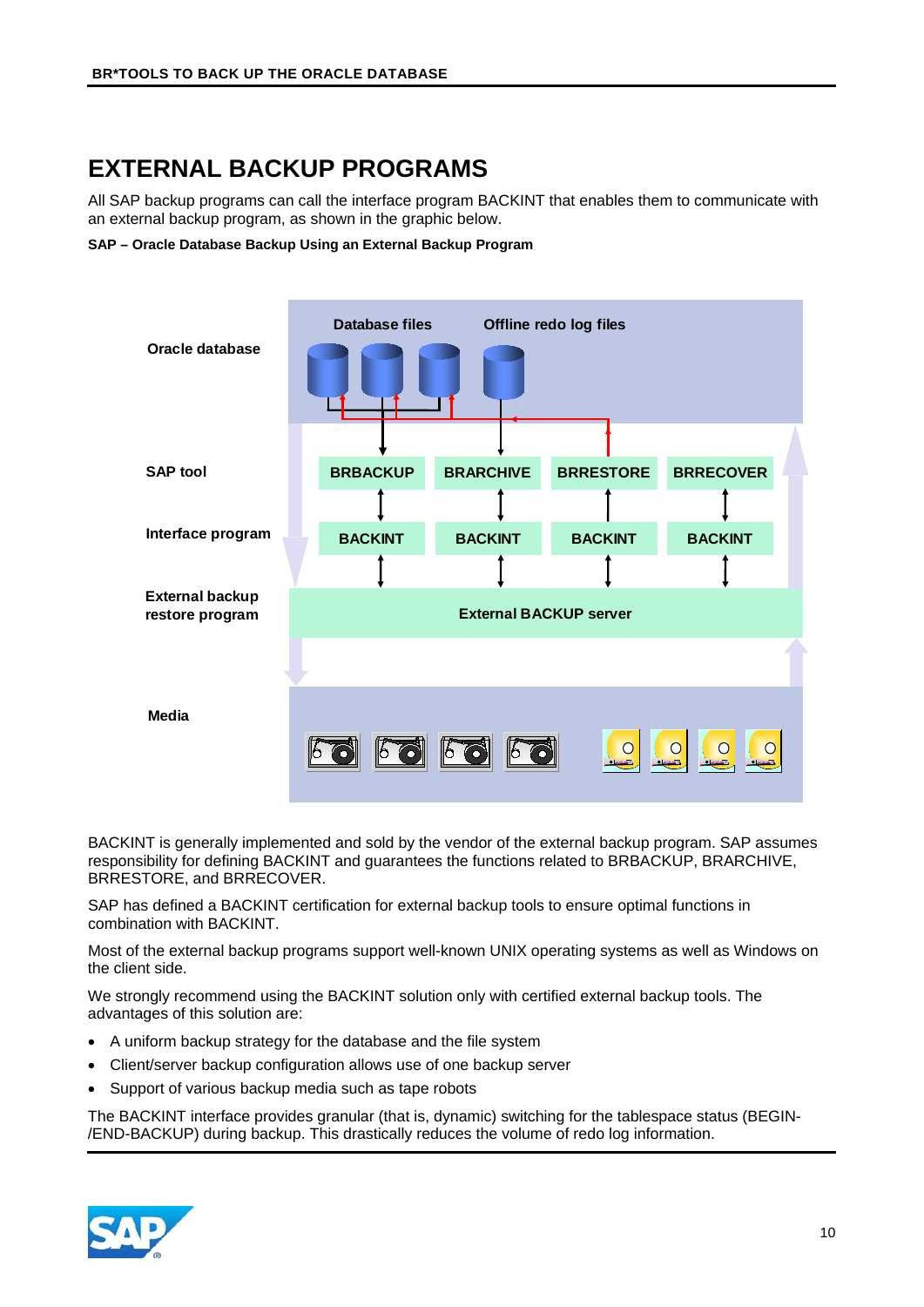For a list of companies and their products supporting the BACKINT interface, see:

[www.sap.com/partners](http://www.sap.com/partners)

For more information on the external backup programs, contact the relevant vendor.

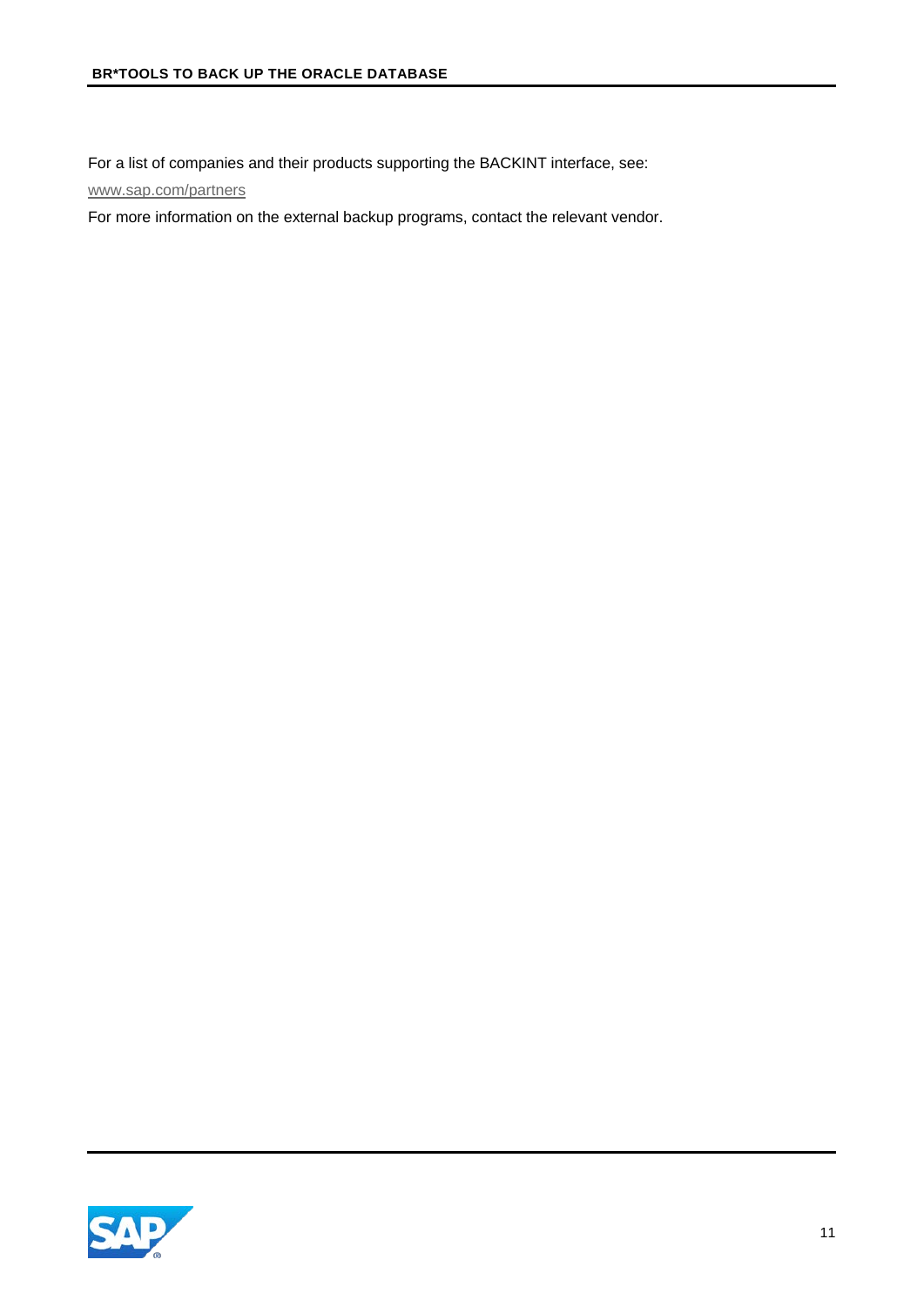## <span id="page-11-0"></span>**COMPUTING CENTER MANAGEMENT SYSTEM**

With the Database Planning Calendar of the Computing Center Management System (CCMS), you can schedule and start several database administration tasks and check their results. See transaction DBACOCKPIT. For example, you can start and check online or offline backups with BRBACKUP and backup of offline redo log files with BRARCHIVE, as shown in the graphic below.

#### **CCMS – DBA Planning Calendar**

#### **Jobs: DBA Planning Calendar**

| <b>G</b> Refresh   函 Day  <br>l函 Week<br>图 Legend<br><b>+ Save Settings</b><br>Month<br>画                                                                                                                                                                                                                                             |                                  |                                                 |                                                        |                                   |              |                                                                                                                                                                                                                                                                                                                                                           |                                                                                                                                                                                                              |                                                                                                            |                                                                                                                                                                                                                                                        |                  |
|---------------------------------------------------------------------------------------------------------------------------------------------------------------------------------------------------------------------------------------------------------------------------------------------------------------------------------------|----------------------------------|-------------------------------------------------|--------------------------------------------------------|-----------------------------------|--------------|-----------------------------------------------------------------------------------------------------------------------------------------------------------------------------------------------------------------------------------------------------------------------------------------------------------------------------------------------------------|--------------------------------------------------------------------------------------------------------------------------------------------------------------------------------------------------------------|------------------------------------------------------------------------------------------------------------|--------------------------------------------------------------------------------------------------------------------------------------------------------------------------------------------------------------------------------------------------------|------------------|
| <b>H</b> Ei System Configuration<br>۱Þ.<br>System BCE<br>旧<br>Oracle Database Administration<br>$\triangleright$ $\square$ Performance<br>$\triangleright$ $\Box$ Space<br>$\triangledown$ $\bigcirc$ Jobs<br>Central Calendar<br><b>DBA Planning Calendar</b><br><b>DBA Logs</b><br>Backup Logs<br>$\triangleright$ $\square$ Alerts | System<br>Category<br>CalendarID | DBA Planning Calendar<br><b>MAction Details</b> | <b>BCE</b><br><b>DBA</b> Actions<br>$\mathscr{D}$ Edit | $\bigcirc$                        | ū<br>Ū       | 008/1<br>Mo<br>14<br>21<br>28<br>$\overline{4}$<br>22<br>15<br>29<br>5<br>Di<br>Mi<br>16<br>23<br>30<br>6<br>24<br>Do<br>17<br>31<br>$\overline{7}$<br>25<br>Fr<br>18<br>$\blacktriangleleft$<br>8<br>Sa<br>19<br>26<br>$\overline{2}$<br>9<br>20<br>27 3 10 17 24<br>Sol<br>$\left\  \cdot \right\ $<br>Delete   Add   Execute   Pattern Setup   Cleanup | 2008/2<br>2008/3<br>11 12<br>9<br>10<br>11 18 25<br>3<br>10<br>12 19 26<br>4<br>11<br>13 20 27<br>5<br>14<br>21 28<br>6<br>13<br>15 22 29<br>16 23<br>8 15 22 29<br>$\blacksquare$<br>$\overline{2}$<br>9 16 | Action Pad<br>17 24<br>18 25<br>12 19 26<br>20 27<br>14 21 28<br>23 30<br>н⊪к<br><b>G</b> <sup>Tapes</sup> | Whole database offline + redo log backup<br>Whole database online backup<br>Whole database offline backup<br>Whole database online + redo log backup<br>Check database<br>Cleanup logs<br>Compress database<br>Full database offline + redo log backup | $\overline{\Xi}$ |
| $\triangleright$ $\square$ Diagnostics                                                                                                                                                                                                                                                                                                | March 2008                       |                                                 |                                                        |                                   |              |                                                                                                                                                                                                                                                                                                                                                           |                                                                                                                                                                                                              |                                                                                                            |                                                                                                                                                                                                                                                        |                  |
|                                                                                                                                                                                                                                                                                                                                       | Week                             | Monday                                          |                                                        | Tuesday                           |              | Wednesday                                                                                                                                                                                                                                                                                                                                                 | Thursday                                                                                                                                                                                                     | Friday                                                                                                     | Saturday                                                                                                                                                                                                                                               | Sunday           |
|                                                                                                                                                                                                                                                                                                                                       |                                  | 2008'08 February, 18                            |                                                        | February, 19                      |              | February, 20                                                                                                                                                                                                                                                                                                                                              | February, 21                                                                                                                                                                                                 | February, 22                                                                                               | February, 23                                                                                                                                                                                                                                           | February, 24     |
|                                                                                                                                                                                                                                                                                                                                       |                                  | 04:00:00 CheckDB                                |                                                        | 04:00:00 CheckDB                  |              | 04:00:00 CheckDB                                                                                                                                                                                                                                                                                                                                          | 04:00:00 CheckDB                                                                                                                                                                                             | 04:00:00 CheckDB                                                                                           | 04:00:00 CheckDB                                                                                                                                                                                                                                       | 04:00:00 CheckDB |
|                                                                                                                                                                                                                                                                                                                                       |                                  |                                                 |                                                        |                                   |              |                                                                                                                                                                                                                                                                                                                                                           |                                                                                                                                                                                                              |                                                                                                            |                                                                                                                                                                                                                                                        |                  |
|                                                                                                                                                                                                                                                                                                                                       | 2008'09 February, 25             |                                                 | February, 26                                           |                                   | February, 27 | February, 28                                                                                                                                                                                                                                                                                                                                              | February, 29                                                                                                                                                                                                 | March, 01                                                                                                  | March, 02                                                                                                                                                                                                                                              |                  |
|                                                                                                                                                                                                                                                                                                                                       |                                  |                                                 | 04:00:00 CheckDB                                       | 04:00:00 CheckDB                  |              | 04:00:00 CheckDB                                                                                                                                                                                                                                                                                                                                          | 04:00:00 CheckDB                                                                                                                                                                                             | 04:00:00 CheckDB                                                                                           | 04:00:00 CheckDB 04:00:00 CheckDB                                                                                                                                                                                                                      |                  |
|                                                                                                                                                                                                                                                                                                                                       |                                  | 2008'10 March, 03                               |                                                        | March, 04                         |              | March, 05                                                                                                                                                                                                                                                                                                                                                 | March, 06                                                                                                                                                                                                    | March, 07                                                                                                  | March, 08                                                                                                                                                                                                                                              | March, 09        |
|                                                                                                                                                                                                                                                                                                                                       |                                  |                                                 | 04:00:00 CheckDB                                       | 04:00:00 CheckDB                  |              | 04:00:00 CheckDB                                                                                                                                                                                                                                                                                                                                          | 04:00:00 CheckDB                                                                                                                                                                                             | 04:00:00 CheckDB                                                                                           | 04:00:00 CheckDB 04:00:00 CheckDB                                                                                                                                                                                                                      |                  |
|                                                                                                                                                                                                                                                                                                                                       |                                  |                                                 |                                                        |                                   |              |                                                                                                                                                                                                                                                                                                                                                           |                                                                                                                                                                                                              |                                                                                                            |                                                                                                                                                                                                                                                        |                  |
|                                                                                                                                                                                                                                                                                                                                       |                                  | 2008'11 March, 10                               |                                                        | March, 11                         |              | March, 12                                                                                                                                                                                                                                                                                                                                                 | March, 13                                                                                                                                                                                                    | March, 14                                                                                                  | March, 15                                                                                                                                                                                                                                              | March, 16        |
|                                                                                                                                                                                                                                                                                                                                       |                                  |                                                 |                                                        | 04:00:00 CheckDB 04:00:00 CheckDB |              | 04:00:00 CheckDB                                                                                                                                                                                                                                                                                                                                          | 04:00:00 CheckDB                                                                                                                                                                                             |                                                                                                            | 04:00:00 CheckDB 04:00:00 CheckDB 04:00:00 CheckDB                                                                                                                                                                                                     |                  |
|                                                                                                                                                                                                                                                                                                                                       |                                  |                                                 |                                                        |                                   |              |                                                                                                                                                                                                                                                                                                                                                           |                                                                                                                                                                                                              |                                                                                                            |                                                                                                                                                                                                                                                        |                  |
|                                                                                                                                                                                                                                                                                                                                       |                                  | 2008'12 March, 17                               |                                                        | March, 18                         |              | March, 19                                                                                                                                                                                                                                                                                                                                                 | March, 20                                                                                                                                                                                                    | March, 21                                                                                                  | March, 22                                                                                                                                                                                                                                              | March, 23        |
|                                                                                                                                                                                                                                                                                                                                       |                                  |                                                 |                                                        |                                   |              | 04:00:00 CheckDB  04:00:00 CheckDB  04:00:00 CheckDB  04:00:00 CheckDB  04:00:00 CheckDB  04:00:00 CheckDB  04:00:00 CheckDB  04:00:00 CheckDB                                                                                                                                                                                                            |                                                                                                                                                                                                              |                                                                                                            |                                                                                                                                                                                                                                                        |                  |

CCMS lets you check the results of performed database actions by displaying the following:

- Overview of all backups, the last successful, or last unsuccessful backup performed with BRBACKUP
- The location and status of the redo log directory as well as the amount of free space available in the directory, the archive status of offline redo logs and BRARCHIVE action logs.
- Check on the adequacy of your backups for a recovery and the backup and redo logs that are currently required to recover the database

For more information, see the graphic "CCMS – [Overview of BRBACKUP or BRARCHIVE Backups"](#page-12-0) [page [13\]](#page-12-0) below.

You can also display detailed information including the runtime of the actions and the amounts of data transferred.

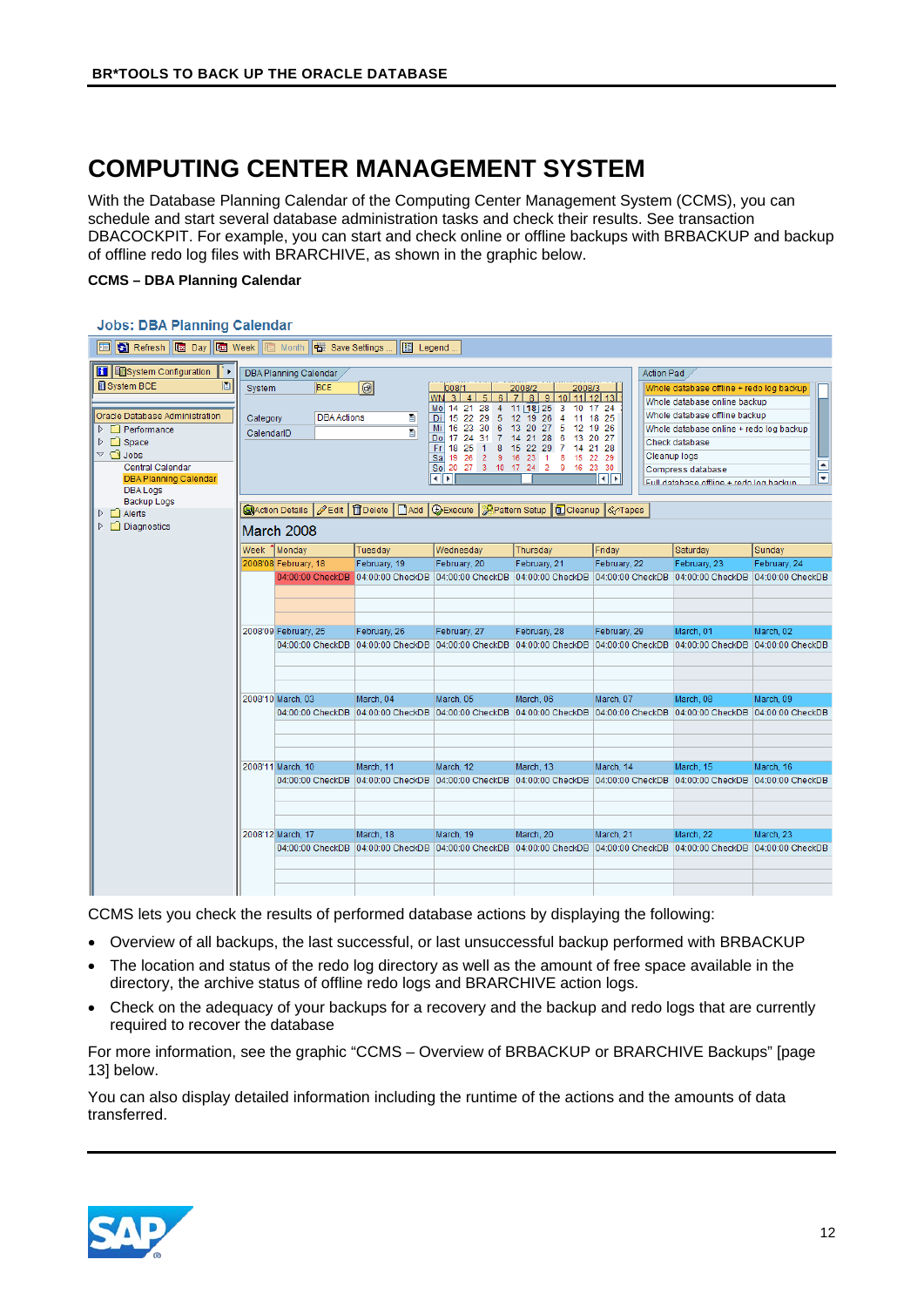#### <span id="page-12-0"></span>**CCMS – Overview of BRBACKUP or BRARCHIVE Backups**

#### **Backup Logs: Overview for Database BCE**

| Refresh   & Recovery report<br>Fel                                                                                                                                                                                                                                                             |                                                                                                                                                                         |  |  |  |  |
|------------------------------------------------------------------------------------------------------------------------------------------------------------------------------------------------------------------------------------------------------------------------------------------------|-------------------------------------------------------------------------------------------------------------------------------------------------------------------------|--|--|--|--|
| <b>H</b> EilSystem Configuration<br>٠<br>System BCE<br>旧<br>Oracle Database Administration<br>$\triangleright$ $\Box$ Performance<br>$\Box$ Space<br>D.<br>▽ ाी Jobs<br>Central Calendar<br>DBA Planning Calendar<br>DBA Logs<br>Backup Logs<br>$\Box$ Alerts<br>D.<br>Diagnostics<br>D<br>E1. | Backup Logs<br>图 15.02.2008<br>DB Name<br>$\bigcirc$ BCE<br>Started<br>$\bigoplus$ 23:23:35<br>$\mathbb{\hat{}}$ hs0002<br><b>DB</b> Server<br>10.2.0.2.0<br>DB Release |  |  |  |  |
|                                                                                                                                                                                                                                                                                                | Database backups<br>08.02.2008 10:40:57<br>Last successful backup<br>Overview of database backups                                                                       |  |  |  |  |
|                                                                                                                                                                                                                                                                                                | Redo log backups<br>Archiving directory status<br>Not yet backed up:<br>Overview of redo log files<br>Overview of redo log backups                                      |  |  |  |  |

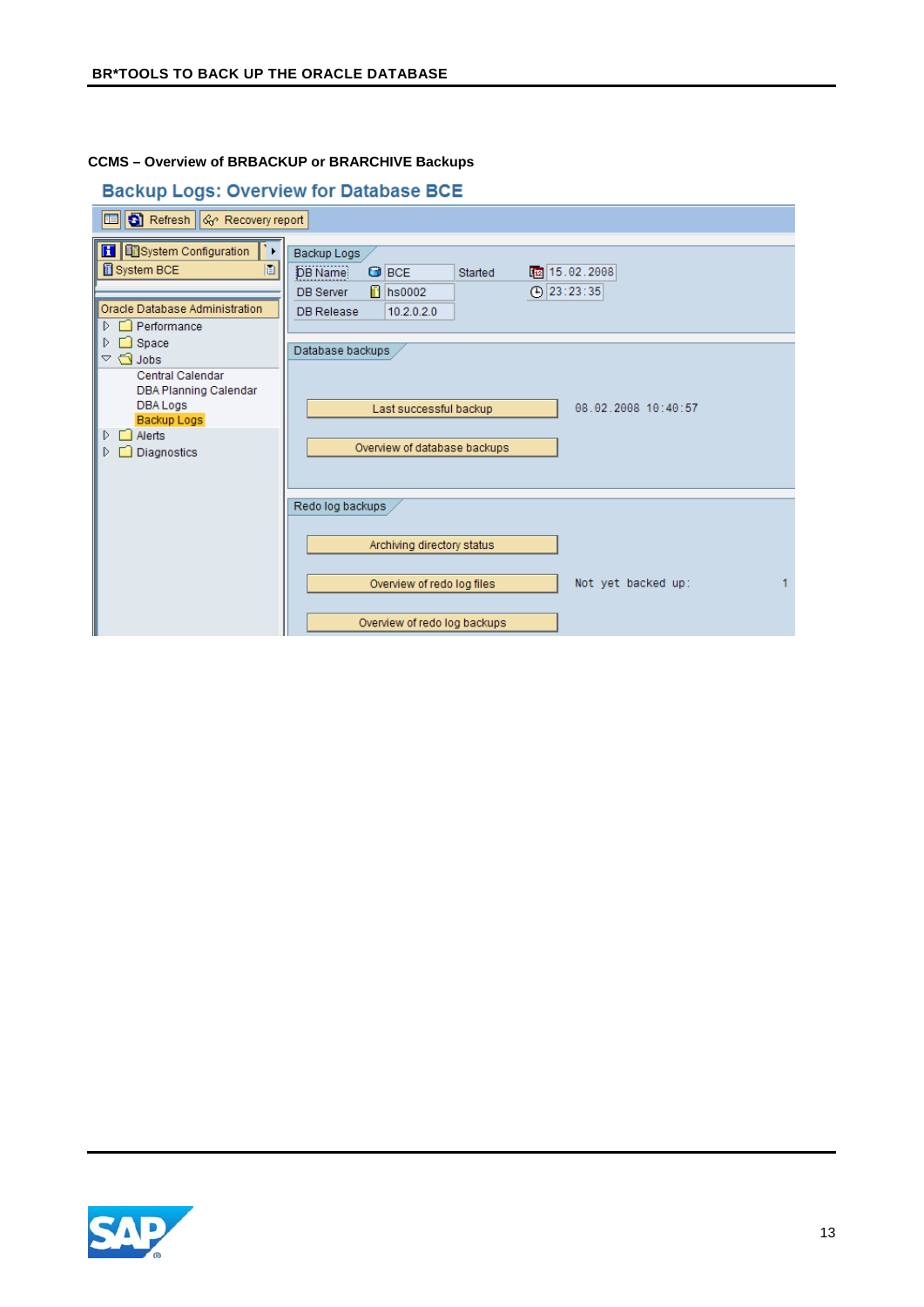# <span id="page-13-0"></span>**ADDITIONAL FUNCTIONS**

The following additional functions are available:

- Backup of non-database files with BRBACKUP
- SAP tool BRRESTORE integrated in BRRECOVER for restoring files
- Verification of completed backups
- Support of raw devices
- Support of Oracle Storage Management (ASM)
- Support of the Oracle Real Application Cluster (RAC) configuration
- Support of Oracle database appliances like Oracle Exadata Database Machine
- Backup of file system files with the dd command
- Support of the Oracle standby database configuration
- Restart for BRBACKUP and BRRESTORE.

If a backup or a restore fails, you can continue with the remaining objects. You do not have to start from the beginning. You can also use this function to assure the completeness of partial backups.

• Delayed verification of a backup

You can perform the verification at any time after the backup. This can improve performance and shorten the backup.

• Database and offline redo log backups on one tape

This is a BRBACKUP and BRARCHIVE run on one tape. For example, after the backup the tapes are not rewound but BRARCHIVE continues writing the archive logs on them and performs the end label checking.

• Backup of a disk backup using two-step backup strategy

This is a database backup to disk and then a backup of the disk to tape. You can perform this under full control of BRBACKUP or BRARCHIVE.

• Consistent online backup

If you cannot perform an offline backup, you can perform an online backup which includes the offline redo logs generated during the online backup as an alternative. The entire backup is then logically consistent.

• Backups with jukeboxes and autoloaders

These select and mount tapes in an arbitrary sequence.

• Integration of Oracle Recovery Manager (RMAN)

RMAN is integrated into the SAP backup tools BRBACKUP, BRARCHIVE, and BRRESTORE. For example, this enables you to perform SAP-supported incremental backups.

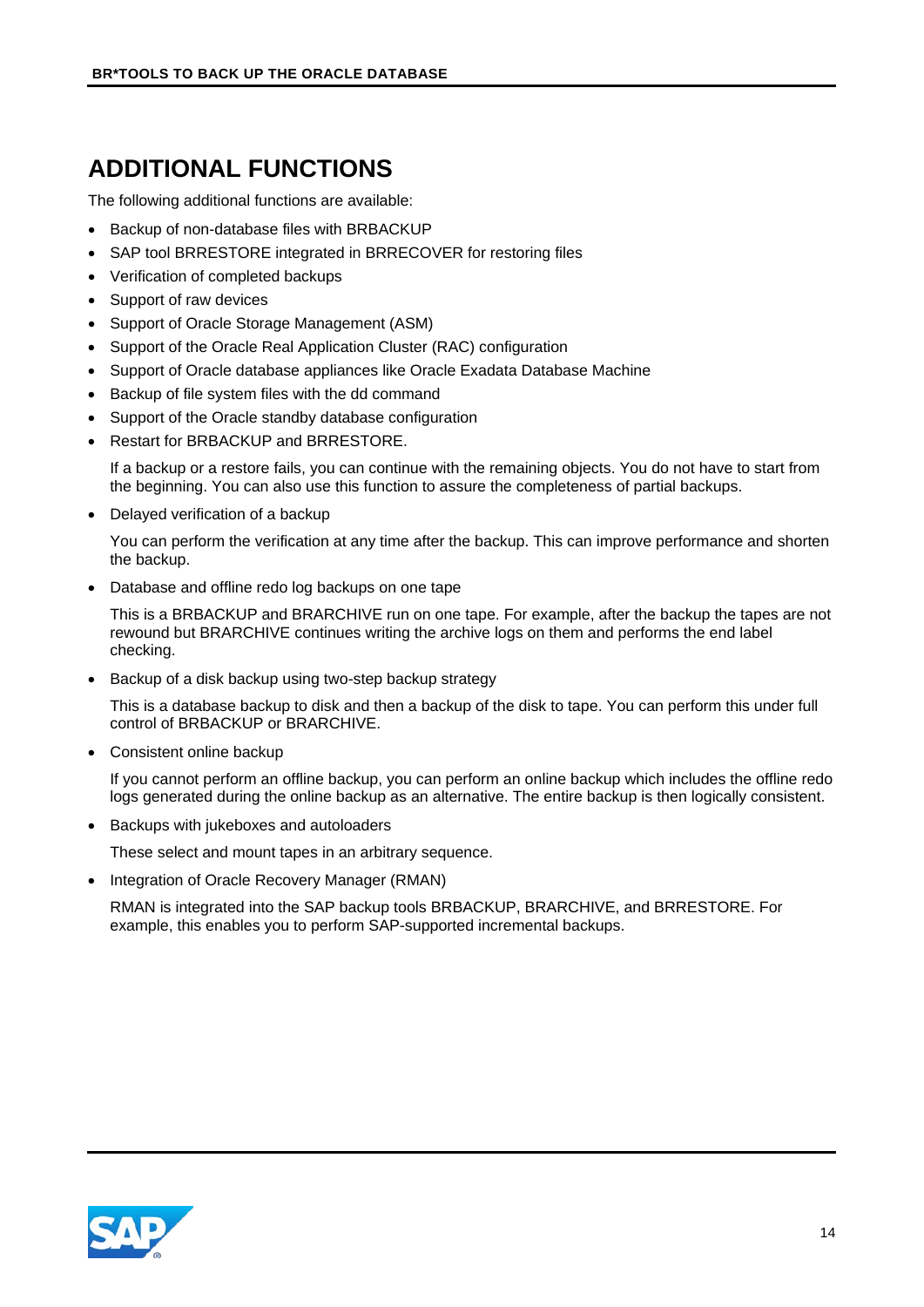## <span id="page-14-0"></span>**ADDITIONAL INFORMATION**

#### <span id="page-14-1"></span>**SAP Library**

You can find more information on Oracle database administration and the contents of this document in the SAP Library as follows:

 $\bullet$ 

All paths refer to SAP NetWeaver 7.3.

- 1. Call up the SAP Help Portal at **[help.sap.com/nw73](http://help.sap.com/nw73)** → *Application Help* → *SAP Library: English*.
- 2. Choose *SAP NetWeaver Library: Function-Oriented View* → *Database Administration* → *Database Administration for Oracle* → *SAP Database Guide: Oracle.*
- 3. Choose one of the following:
	- − *Approach to Oracle DBA* → *Database Backup or Restore and Recovery*
	- − *BR\*Tools for Oracle DBA* → *BR\*Tools in Detail* <sup>→</sup> *BRBACKUP or BRARCHIVE or BRRESTORE or BRRECOVER*

 $\bullet$ 

You can also find these plus selected extracts from the SAP Library at:

**[www.sdn.sap.com/irj/sdn/ora](http://www.sdn.sap.com/irj/sdn/ora)** → *SAP on Oracle Knowledge Center* → *SAP Documentation in Help Portal*

#### <span id="page-14-2"></span>**SAP Notes**

You can find SAP Notes at [service.sap.com/notes.](http://service.sap.com/notes)